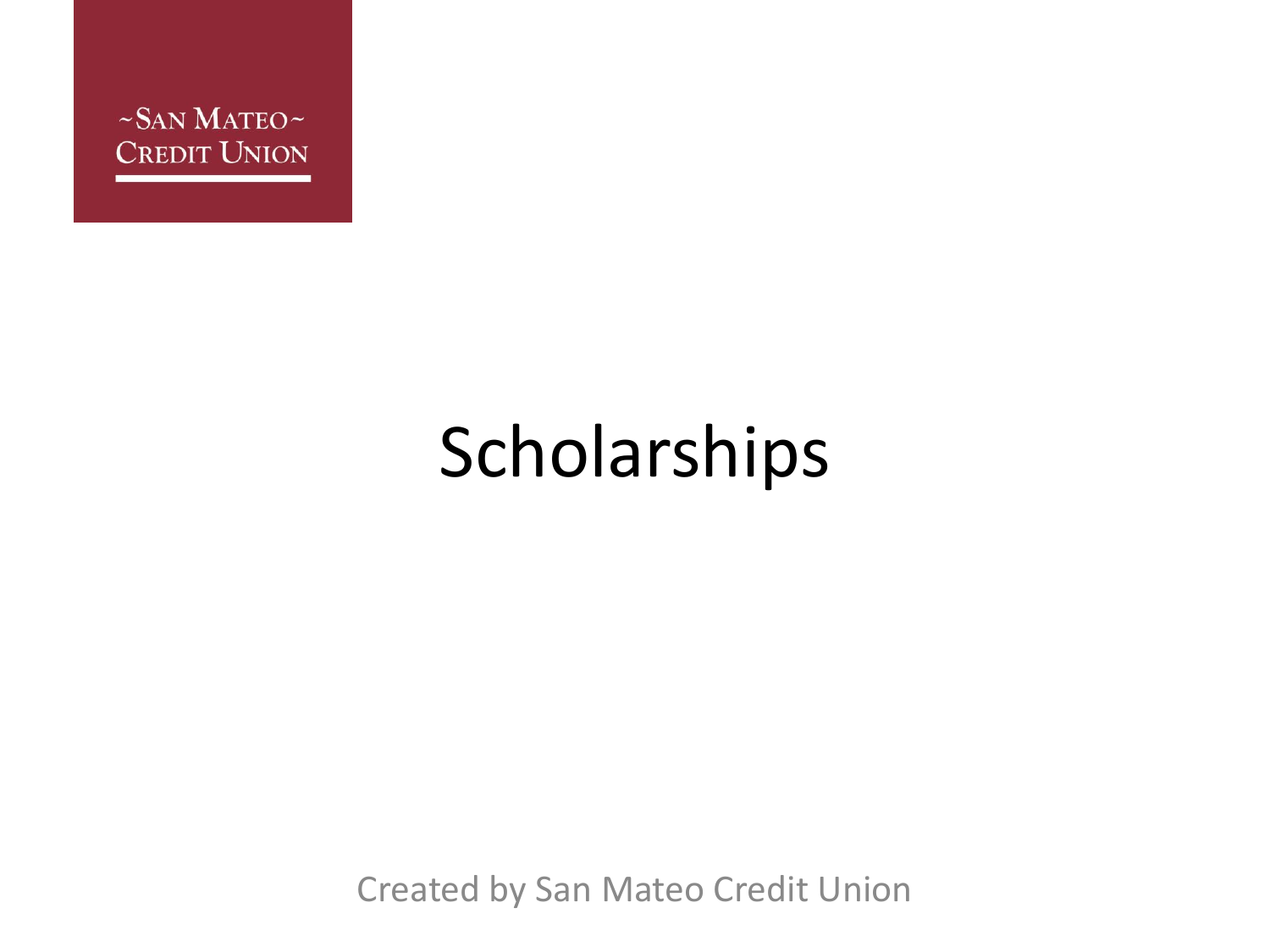





- Searching for Scholarships
- Understanding the Competition
- Writing a Winning Scholarship Essay
- Recognizing Scholarship Scams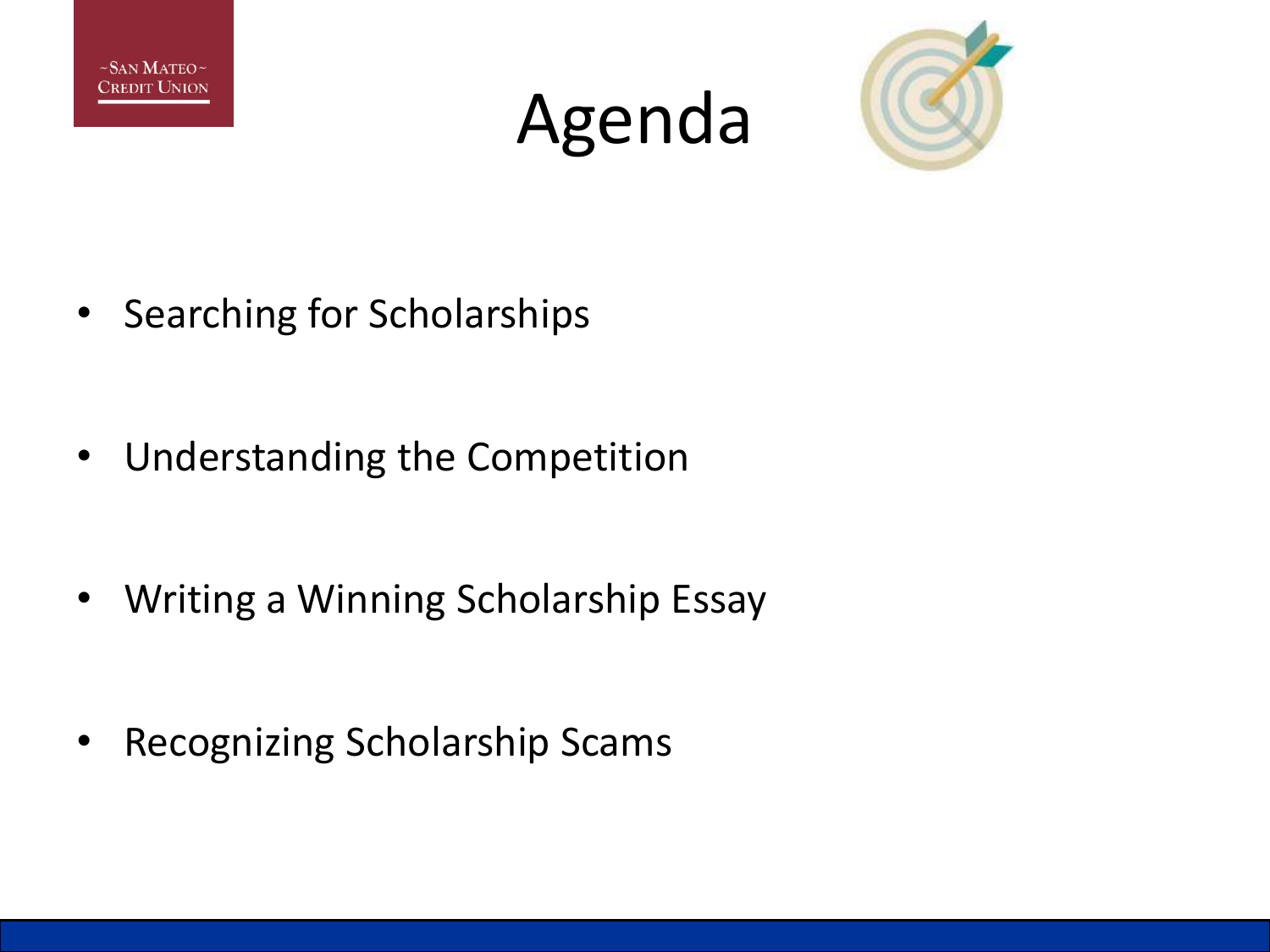

## Where to Start?

Scholarships are available through a number of different channels:

- Your School Naviance, College & Career Center
- Private Organizations & Companies SMCU Early 2017
- A family member's workplace, company, or organization
- Scholarship websites Good Call, Fast Web, SMCU Blog, & Carlmont Website
- The college you'll attend "Institutional Scholarships"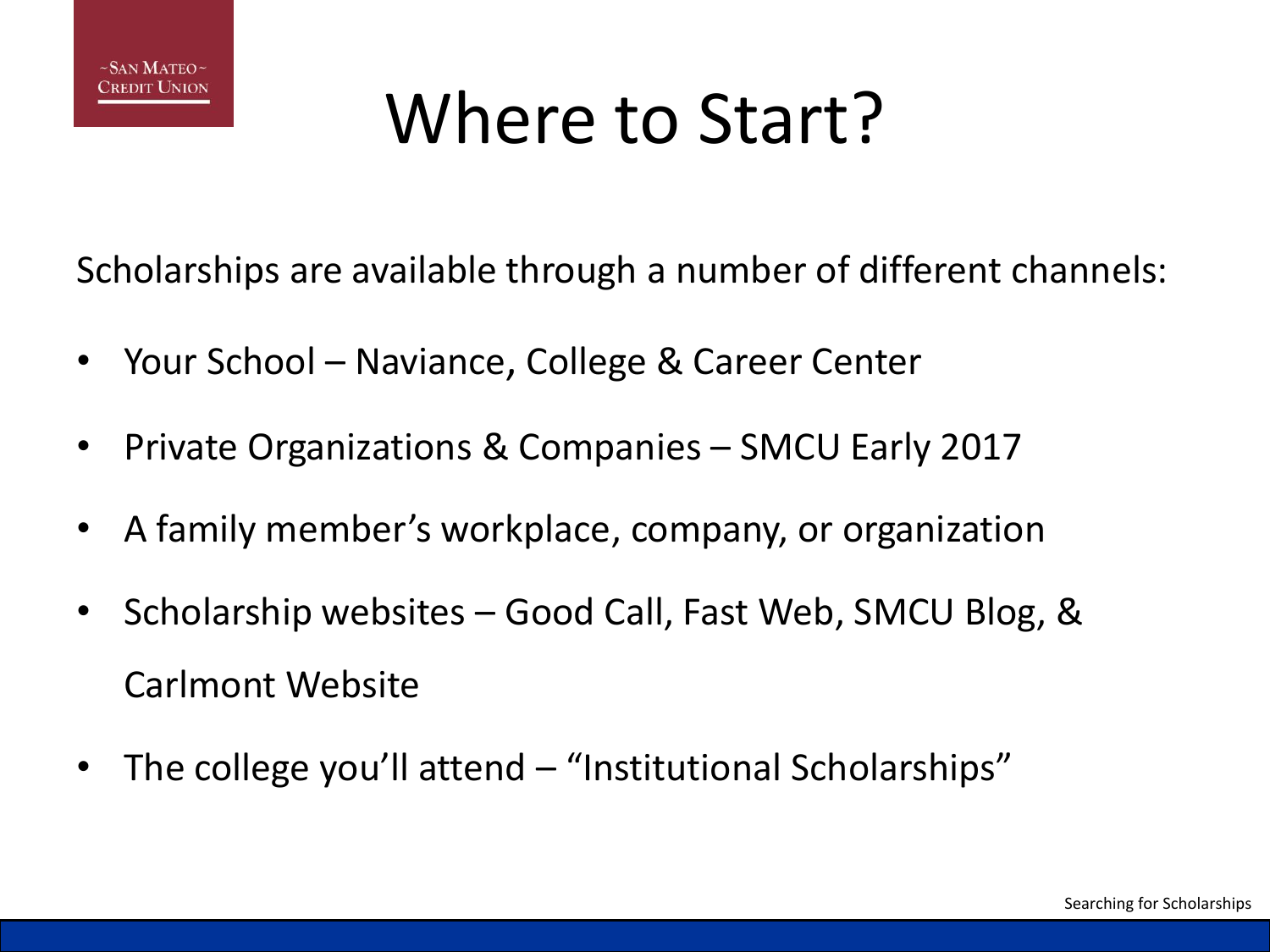# Meeting the Eligibility

Some scholarships are geared toward a particular population while others are open to all; regardless of who that group is, you can **always** ask if they will accept applications from a "non-traditional" applicant.

Example:

The SMCU 2017 Educational Scholarship Program

Requirement: Cumulative High School GPA of 3.0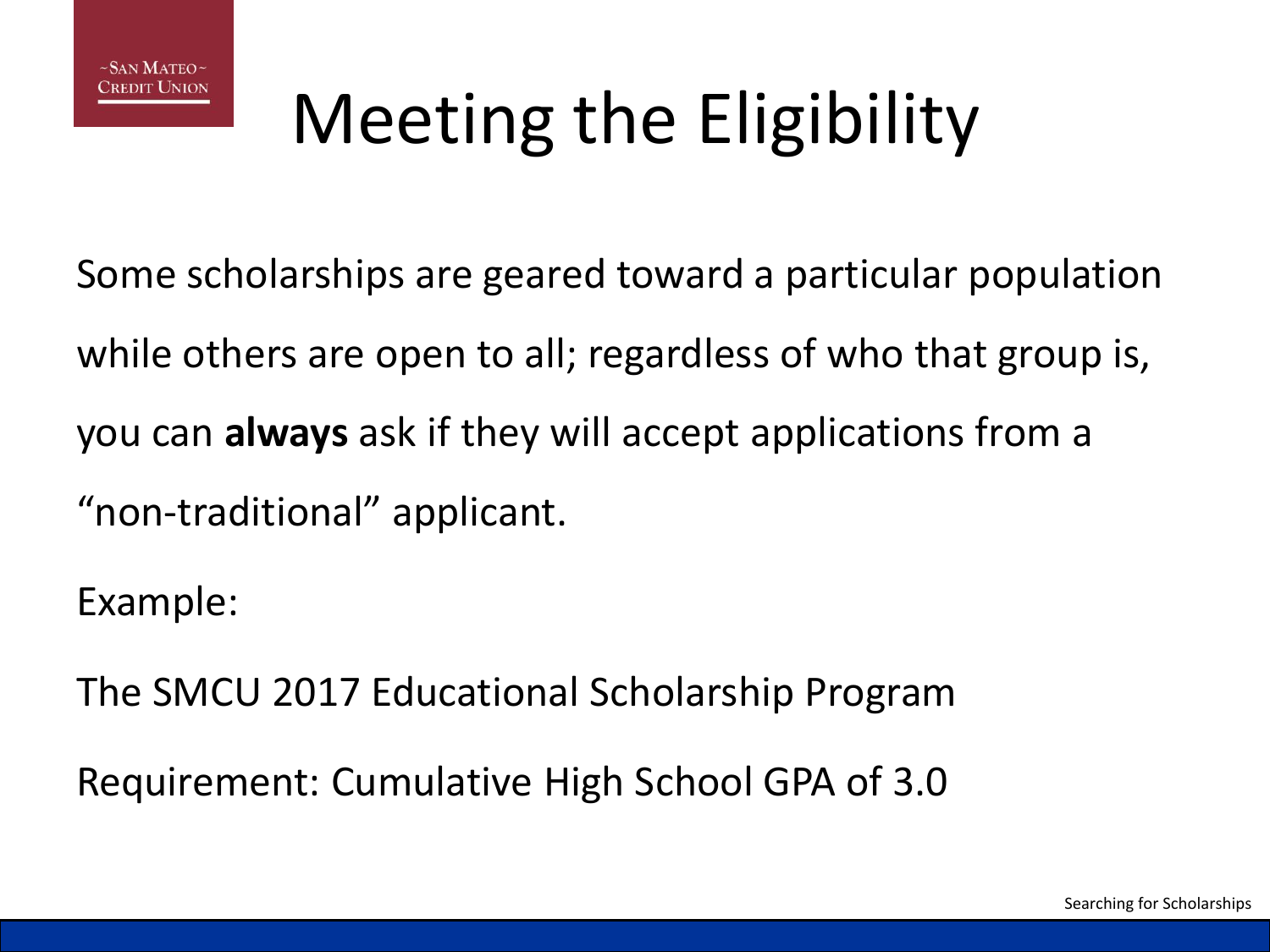

#### How to Narrow it Down

Many websites like Good Call and Fast Web have thousands of scholarship opportunities – but as you've probably experienced, some of the postings are better than others.

> If you've used either of these websites, what have you done to filter your search results?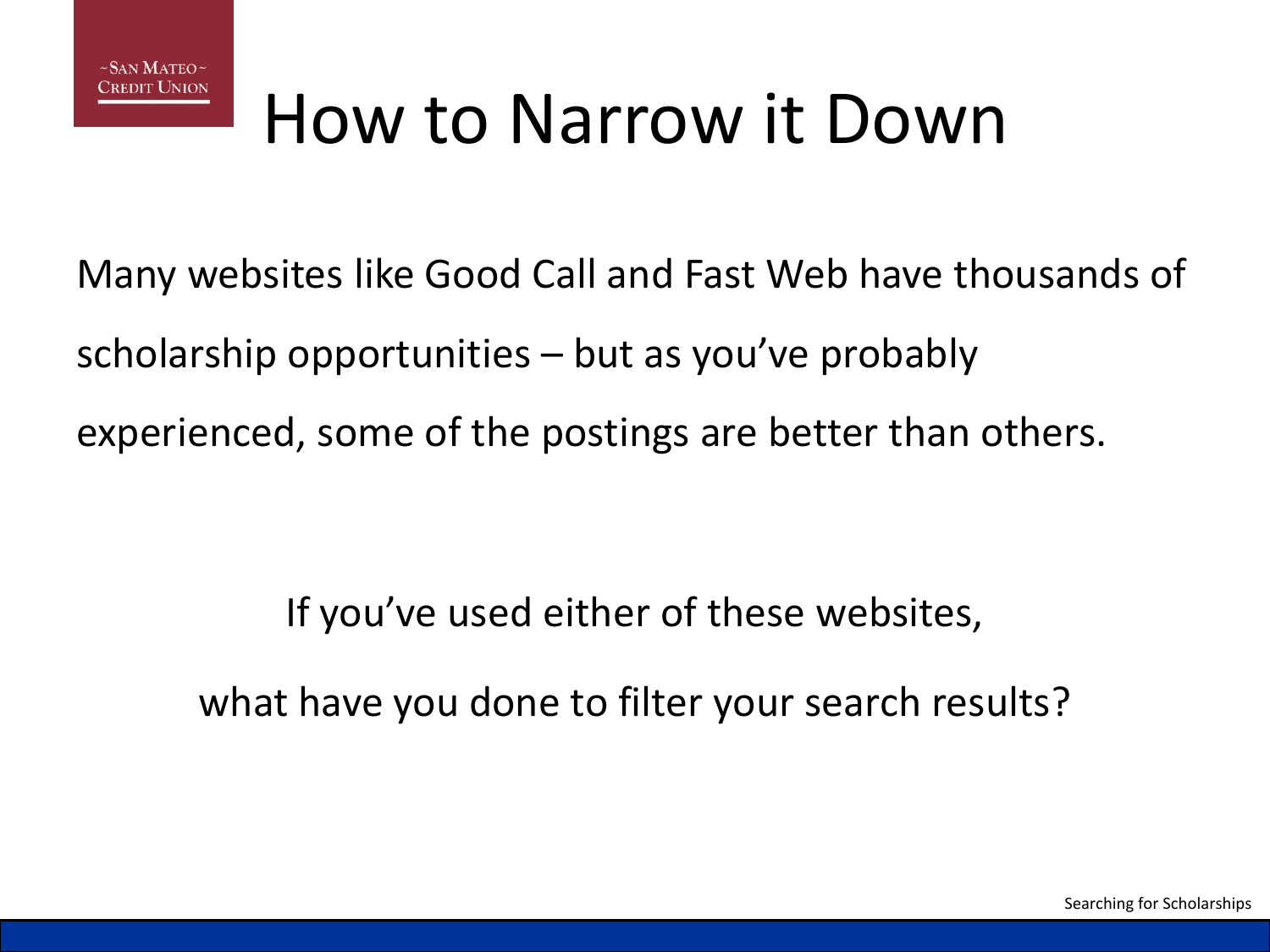

## The Search Begins Now

While some scholarships are offered year round, there are seasons.

- Fall Scholarship Deadlines receive money in the Spring
- Spring Scholarships receive money in the Summer or Fall

There are a number of reasons why this is important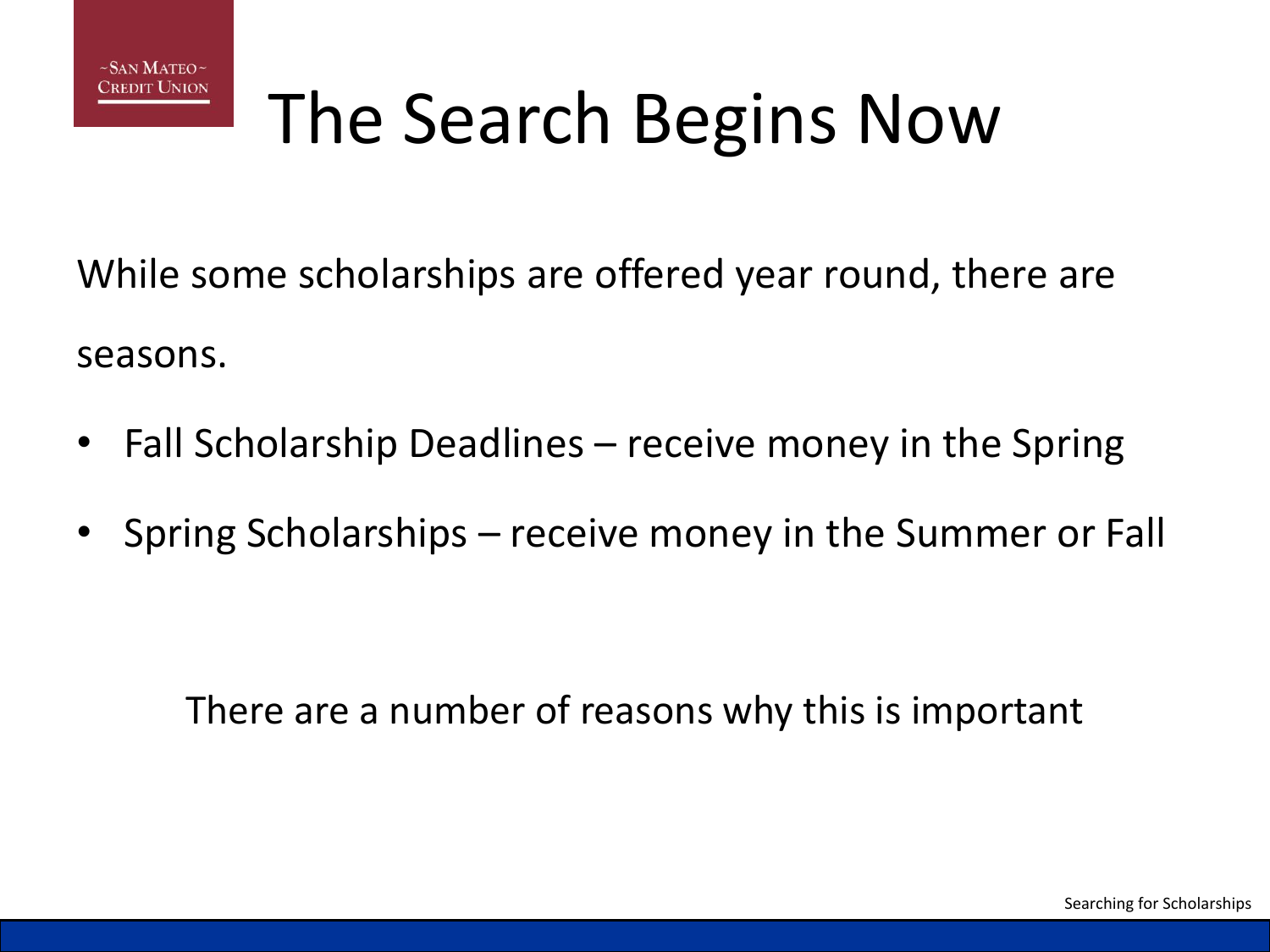

## Local and National Awards

Winning a scholarship can feel like challenging feat but there are a number of things you can do to better your chances:

- 1. Apply for Local, Small scholarships
- 2. Plan (way) ahead for National competitions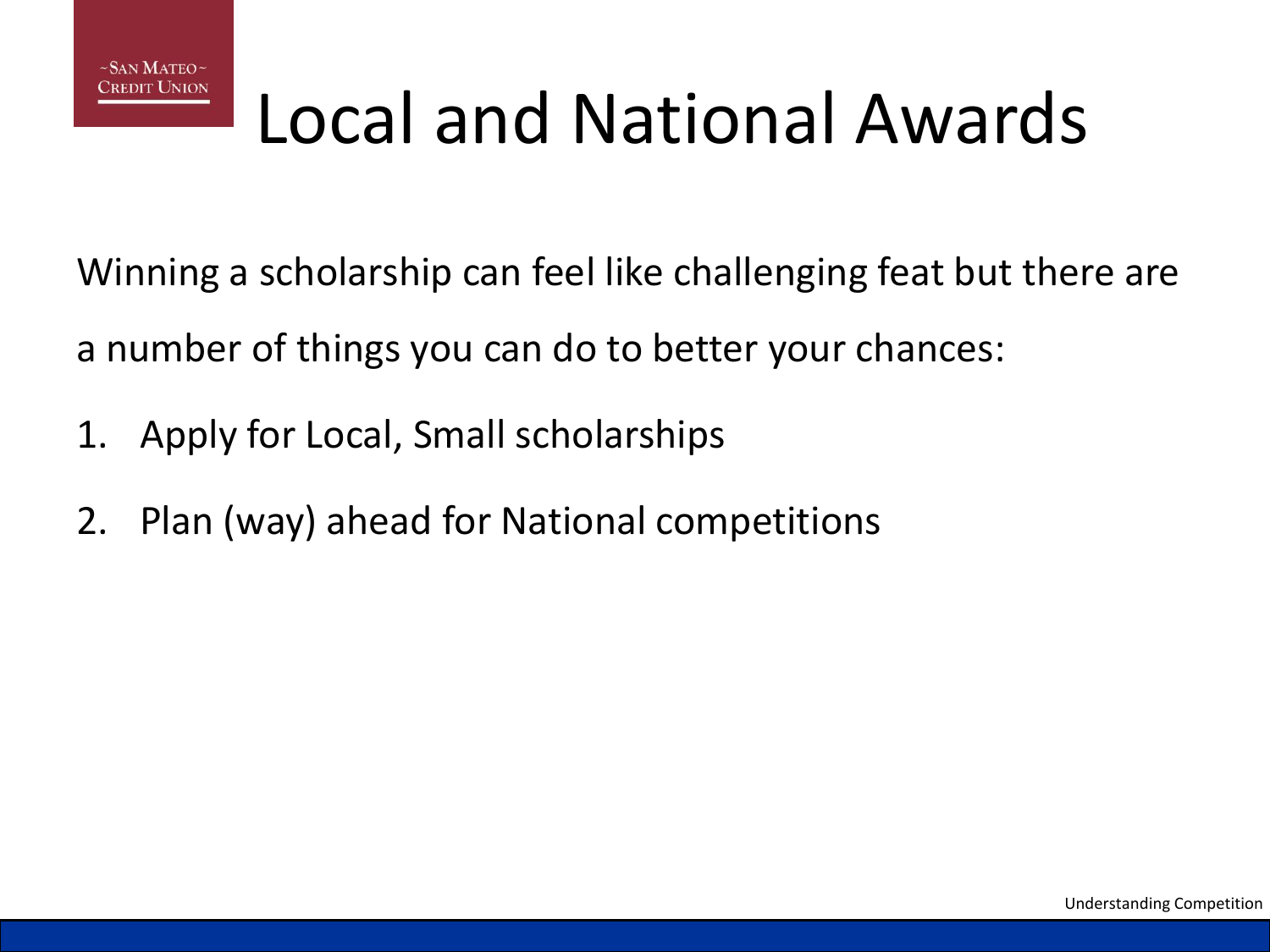

#### Confidence

Competing for a scholarship can be stressful but if you don't believe you can win, you won't! Your application speaks to the readers:

- We know when you don't think you deserve it
- We know when you've reused or repurposed an essay
- We know when you've cut corners or were rushed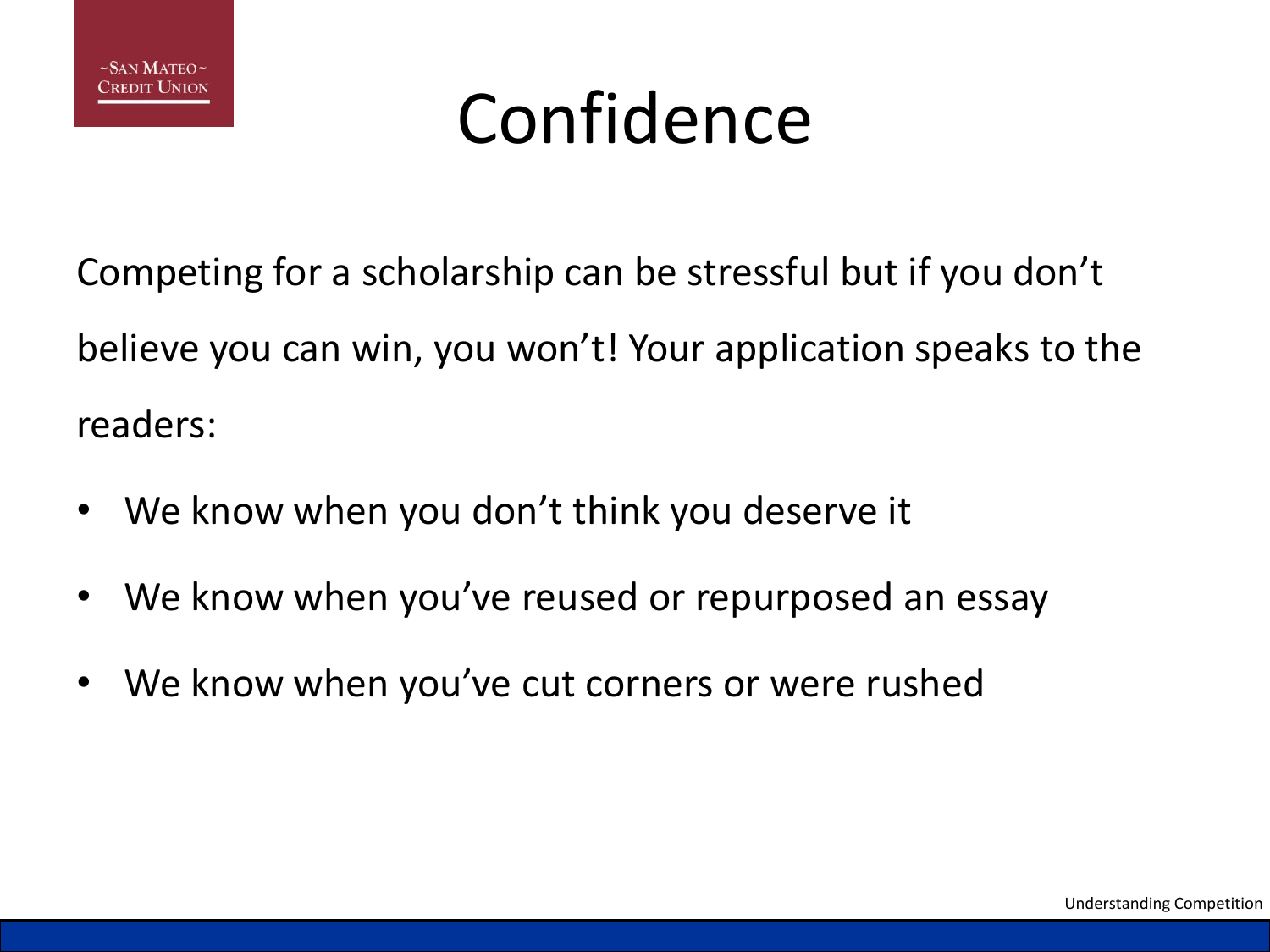

#### How to Write a Winning Essay

#### Answer. The. Prompt.